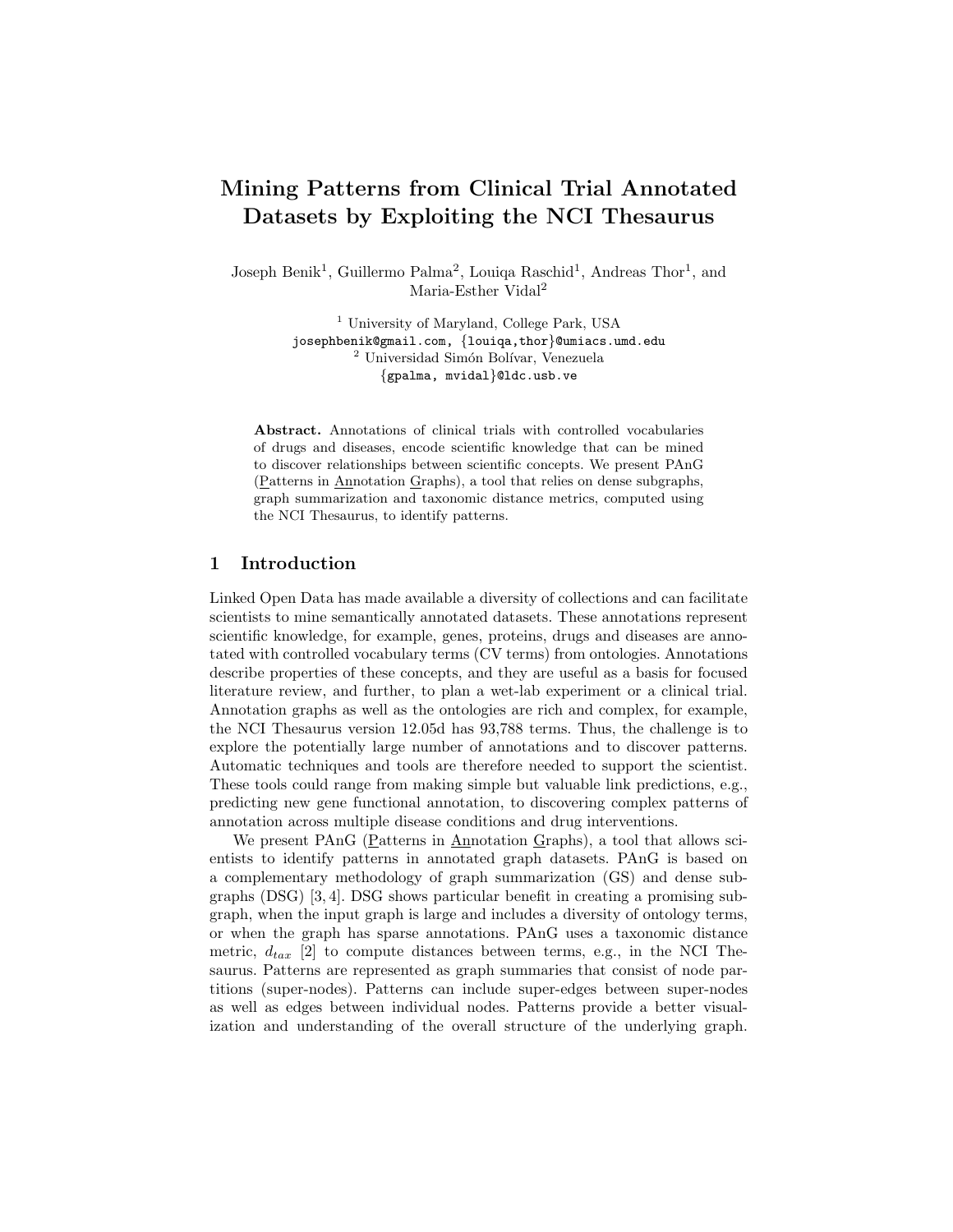

#### Fig. 1. The PAnG System Workflow.



Fig. 2. PAnG's GUI for the LinkedCT dataset.

Further, the pattern captures semantic knowledge not only about individual nodes and their connections, but also about groups of related nodes. LinkedCT (LinkedCT.org) is a Linked Open Data dataset from the clinical trial site (ClinicalTrial.gov). Conditions represent diseases and are typically described using the NCI Thesaurus. Interventions include a (unique) name, a description and a type, e.g., a drug, device, procedure, etc. PAnG for LinkedCT.org is available at http://pang.umiacs.umd.edu/iswc2012demo.

# 2 The PAnG System

Figure 1 illustrates the overall workflow of PAnG. The input is a tripartite annotated graph G, and the output is a graph summary. Our workflow consists of two steps. The first step is optional and deals with the identification of dense subgraphs, i.e., highly connected subgraphs of  $G$  that are (almost) cliques. The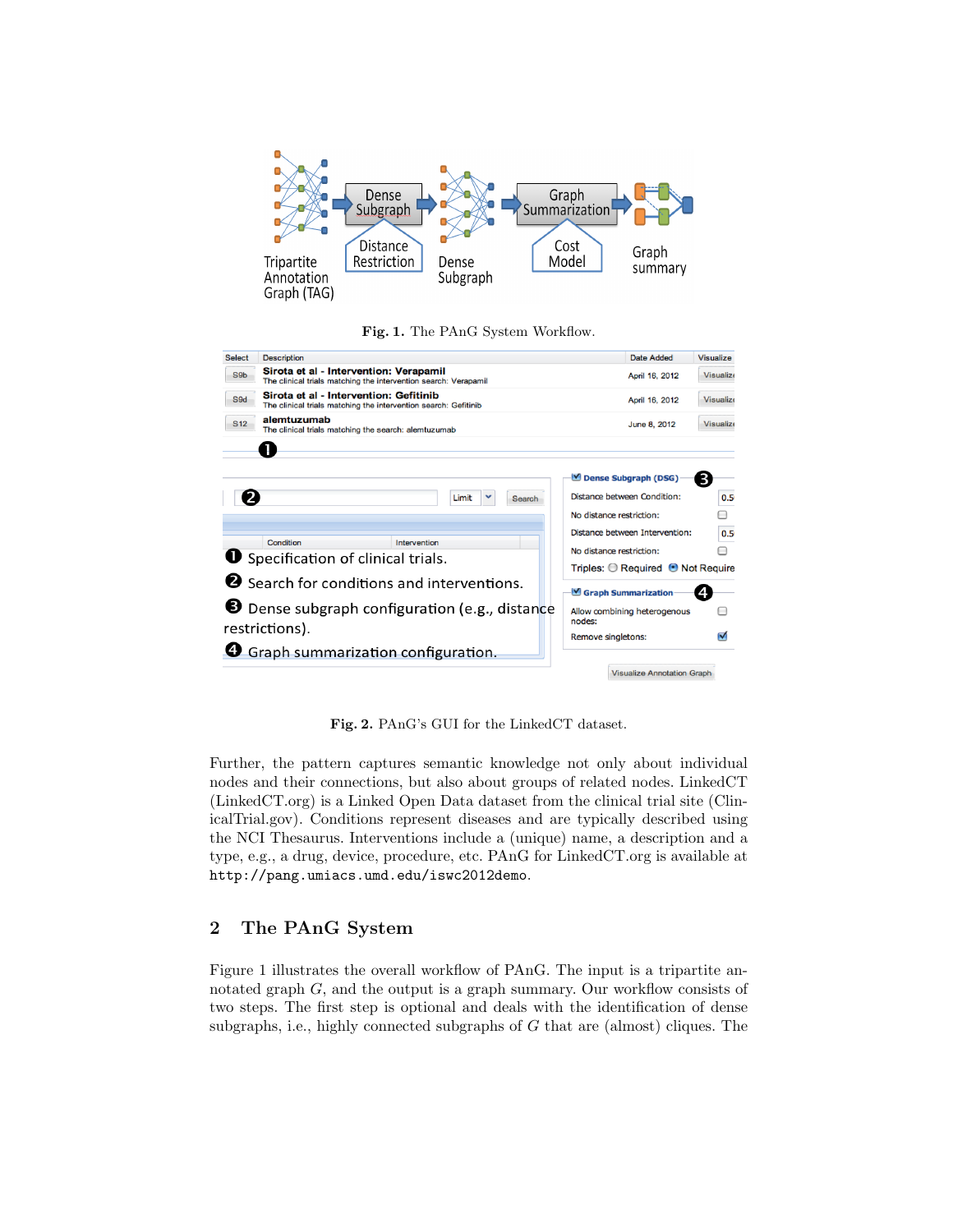

Fig. 3. Graph Summary for Alemtuzumab. PAnG configuration: S12 (alemtuzumab), DSG+GS, Triples Not Required, Distance between Condition: 0.5, Distance between Intervention: 0.5, Allowing combining heterogenous nodes, Remove singletons.

goal is to identify interesting regions of the graph by extracting a relevant subgraph. Graph summarization transforms the graph into an equivalent compact graph representation. Graph summaries are made up of the following elements: (1) supernodes; (2) superedges; (3) deletion and addition edges (corrections). Figure 2 shows the PAnG interface for the LinkedCT annotation graph dataset. A scientist can search on conditions or interventions and create a subset of clinical trials. She can then choose the DSG option, with a threshold for  $d_{tax}$  for conditions or interventions or both. She can also skip the DSG option or choose a DSG without a distance restriction. She can also require that the DSG option favor the selection of triplets across the tri-partite graph, or favor the selection of independent doublets across the two bi-partite graphs. Figure 3 presents a possible summary graph. There are 10 supernodes; five supernodes cluster conditions, four supernodes cluster clinical trials and one supernode clusters the two interventions cyclophosphamide, and Filgrastim. A superedge is a solid edge and occurs between two supernodes. It represents that all nodes in both supernodes are fully connected, for example, the superedge between the supernode with the condition Myelodysplastic Syndromes and the supernode of 4 clinical trials. The summary reflects the basic pattern (structure) of the graph and is accompanied by a list of corrections, i.e., deletions and additions, that express differences between the graph and its simplified pattern. For example, a deletion edge to a condition that occurs within a supernode indicates that the specific condition was not studied in a particular clinical trial, whereas the conditions within the supernode, without deletion edges, were studied. In Figure 3, the condition Lymphoma (top left-hand supernode) was not studied in the clinical trial NCT00004143  $\cdots$  (top middle supernode).